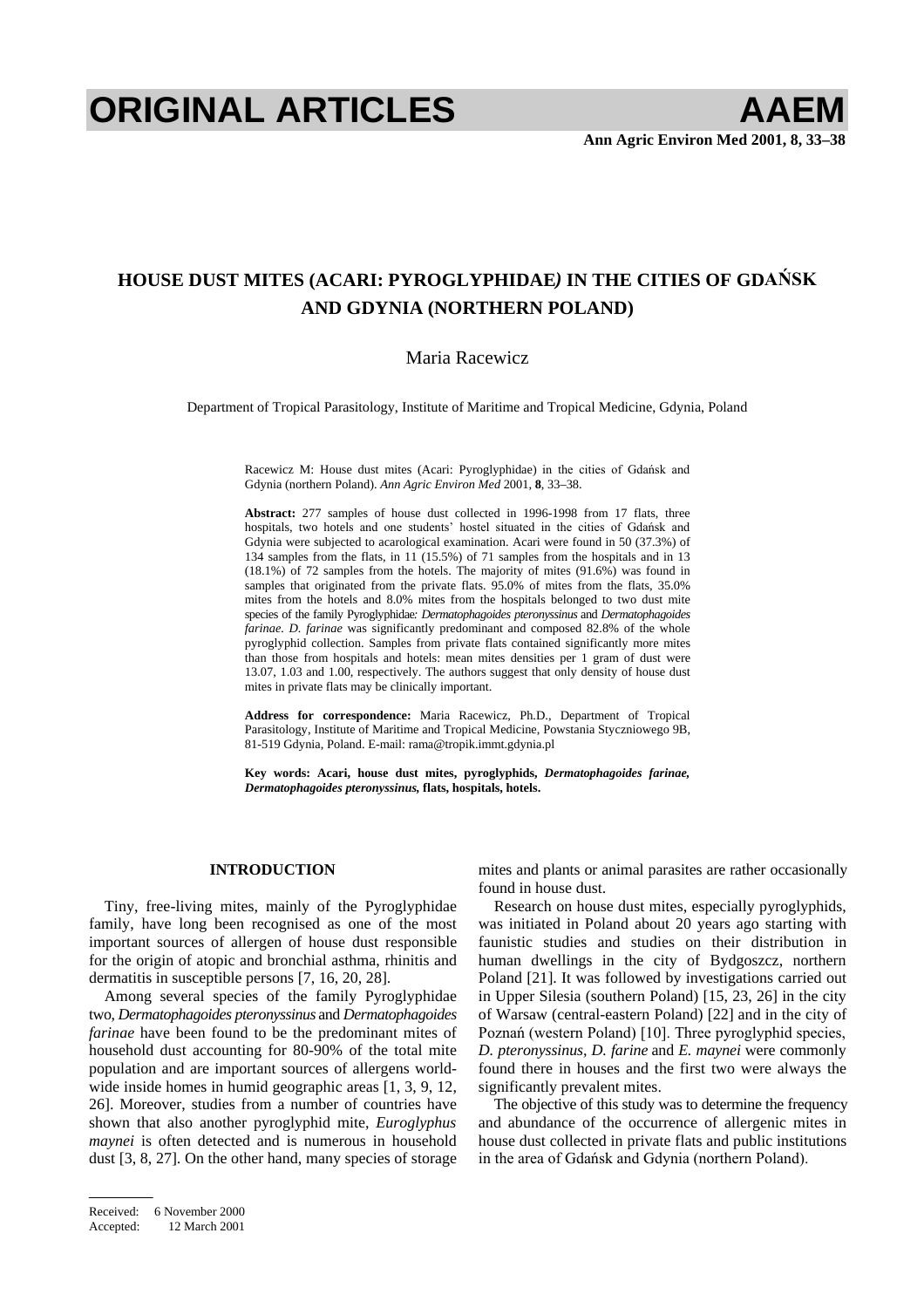#### **MATERIALS AND METHODS**

The studies were carried out in the two adjoining cities of Gdańsk and Gdynia (northern Poland) during all four seasons in 1996-1998.

A total of 277 house dust samples from 17 flats in tenement buildings, three hospitals, two hotels, and one students' hostel were examined for the occurrence of dust mites. Both tenement and public buildings were modern, dry, well-built and centrally heated objects.

Dust samples were collected by sweeping up superficial dust or by vacuum cleaning from the major mite foci: floors, carpets, mattresses and padding from upholstered furniture. All samples were stored at 4°C until analysed.

Each sample was sieved and mites recovered by the floatation method using dichloromethane  $(CH_2Cl_2)$  [18]. The number of mites found in a single sample was extrapolated to mites per 1 gram of dust. The amount of dust collected in a single sample varied from 0.1–5 grams.

All specimens found were cleared with lactic acid and immersed in the Swan's medium on slides to determine stage and species or higher taxonomic mite group, with the use of a compound microscope.

Prevalence of mites in flats during the heating and nonheating seasons were analysed using  $\chi^2$  (chi-square) test.

#### **RESULTS**

Acari were found in 50 (37.3%) of 134 samples from the flats, in 11 (15.5%) of 71 samples from the hospitals and in 13 (18.1%) of 72 samples from the hotels (including a students' hostel). They inhabited 14 out of 17 flats and all public buildings. As much as  $91.6\%$  (n = 493) of all collected mites consisted of specimens found in dust originating from the private flats, 4.7% of mites  $(n = 25)$ were found in the hospitals and  $3.7\%$  (n = 20) in the hotels (Tab. 1).

Isolated mites were identified to order, family, genus or species. The majority of them,  $95.0\%$  (n = 468/493) of those recovered from samples of dust collected in the private flats, together with  $35.0\%$  (n = 7/20) and 8.0%  $(n = 2/25)$  of those originating from small collections from the hotels and hospitals respectively, belonged to two species of the family Pyroglyphidae: *D. pteronyssinus*  and *D. farinae* (Tab. 2). The latter species was significantly predominant and composed 82.8% of the whole pyroglyphid collection. It was found in 31.3% of samples from the flats and 2.8% of those collected from hotels, but it was not detected in hospitals, while *D. pteronyssinus*  was present in 6.0%, 1.4% and 2.8% of all samples, respectively (Tab. 2).

In general, twelve (70.6%) out of 17 flats and three (50.0%) out of six public buildings sampled contained at least one of these two pyroglyphid species. Six flats and one hospital contained exclusively *D. farinae* while the only one flat and one public building - *D. pteronyssinus.* Both species coinhabited five flats and one hotel. In three of these flats *D. farinae* was clearly most prevalent

comprising 68.4%–99.1% of the pyroglyphid population. Among pyroglyphids, 40.5% were in premature, nymphal stages (larvae were not found).

Other mites found belonged to the order Mesostigmata and families of Acaridae and Cheyletidae (Tab. 2, 3). They were found in six out of 17 flats, mostly in the same as pyroglyphid mites, and in all six public buildings sampled. In the total mite collection their percentages were  $low - 3.2\%$ , 5.9% and 2.2%, respectively. In mites collection from flats all non-pyroglyphids mites consisted 5.0%. However, although the mite collection from public buildings was not high, Acaridae were visibly dominant and consisted 80.0% of Acari population in the hospitals. On the other hand, in the small mite collection from hotels their percentage (35.0%) was comparable to the percentages of Mesostigmata (25.0%) and Pyroglyphidae (35.0%) (Tab. 2).

The mean number of mites in the flats was rather low and consisted: for Pyroglyphidae – 12.03 specimens/g of dust for all samples and 32.25 specimens/g of dust for mites positive samples, while for all Acari - 13.07 and 35.04, respectively (Tab. 3). Only in 6/134 (4.5%) samples the density of mites exceeded 100 (110-280) specimens per gram. All these samples were collected in two flats in May ( $n = 2$ ) and September ( $n = 4$ ), in months when mites were the most numerous. In the other months, the number of mites/g of dust in those flats did not exceed 70 specimens.

In dust samples from hospitals and hotels the maximum densities of mites constituted 40.0 and 26.7 specimens per gram, respectively (Tab. 3), and were not clinically important, especially considering that the contribution of pyroglyphid species to the total mite collection was small.

In the flats, among 56 dust samples collected during the warm, non-heating season (May - September) as many as 24 samples (42.9%) were mite positive while among 78 dust samples collected during the cooler, heating season (October–April) 26 samples (33.3%) were positive (Tab. 4). The highest percentage of samples with mites was noted in September (52.9%). The majority of all pyroglyphids (76.7%) were found only in the non-heating season, including 97.5% of the total *D. pteronyssinus* collected (Tab. 4).

The average mite density per positive sample was about three times higher during the warm season (15.6 specimens) than during the cool season (4.6 specimens) (Tab. 4).

Significant differences were found between the numbers of mites belonging to dominant species *D. farinae* and *D. pteronyssinus*, recovered during the nonheating and heating seasons. In both cases the numbers were significantly greater during non-heating season  $(\chi^2 > 71.2, p < 0.001).$ 

#### **DISCUSSION**

The results of this study show that allergenic mites of the family Pyrogyphidae predominated in acarofauna of the flats in the cities of Gdańsk and Gdynia which is typical for temperate climate [20, 26, 30].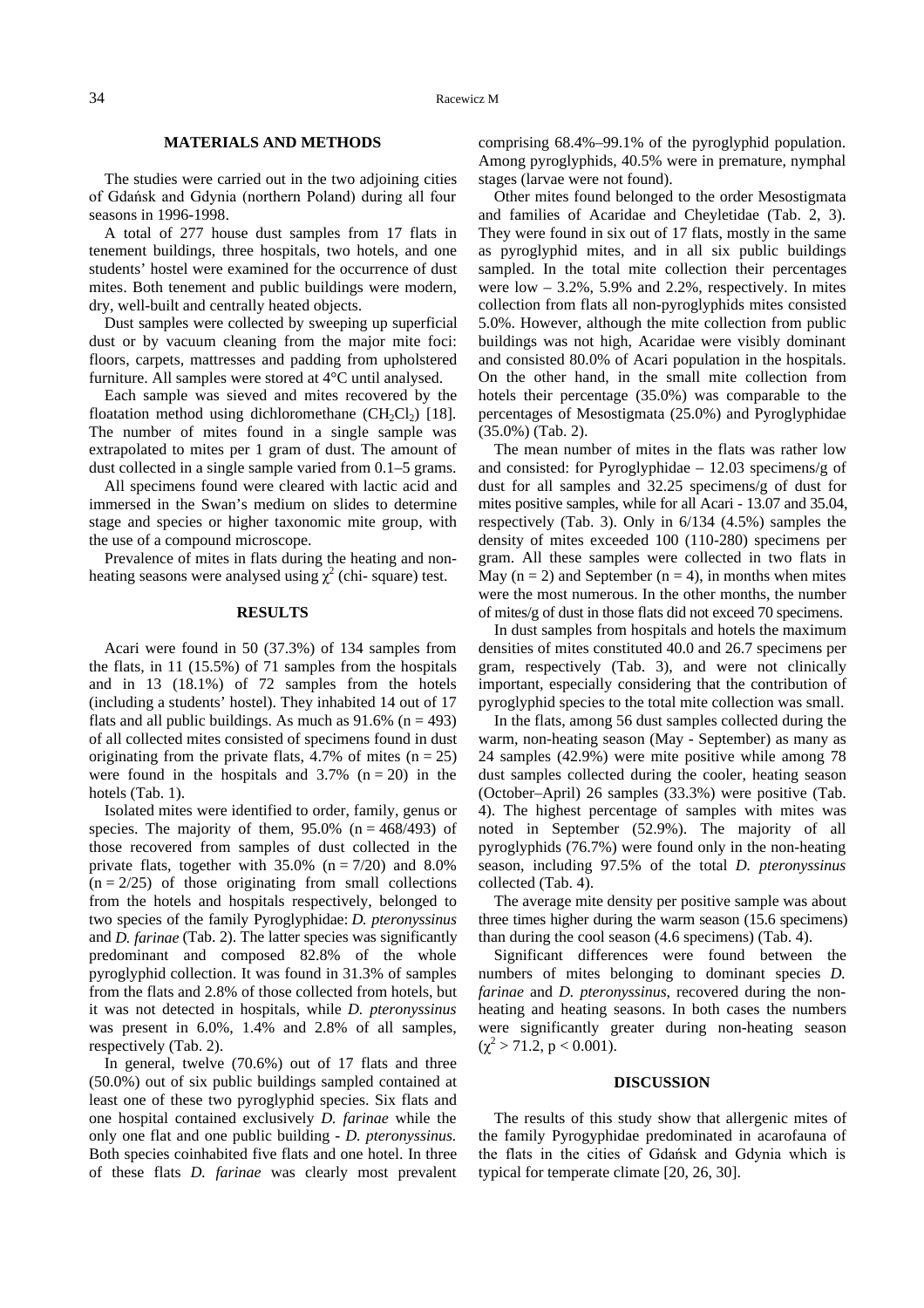#### House dust mites in the cities of Gdańsk and Gdynia  $35$

| Sampling sites |                   | <b>Samples</b>        |                  | Mites           |                            |                        |                        |  |  |  |  |
|----------------|-------------------|-----------------------|------------------|-----------------|----------------------------|------------------------|------------------------|--|--|--|--|
|                | Number of samples |                       | Percentage of    | Number of mites | Percentage                 | Mean number of mites   |                        |  |  |  |  |
|                | Examined          | Positive for<br>mites | positive samples | isolated        | of total count of<br>mites | Per examined<br>sample | Per positive<br>sample |  |  |  |  |
| Private flats  | 134               | 50                    | 37.3             | 493             | 91.6                       | 3.7                    | 9.9                    |  |  |  |  |
| Hospitals      | 71                | 11                    | 15.5             | 25              | 4.7                        | 0.4                    | 2.3                    |  |  |  |  |
| Hotels         | 72                | 13                    | 18.1             | 20              | 3.7                        | 0.3                    | 1.5                    |  |  |  |  |
| Total          | 277               | 74                    | 26.7             | 538             | 100                        | 1.9                    | 7.3                    |  |  |  |  |

**Table 1.** Number of samples examined from private flats, hospitals and hotels, and number of mites isolated.

**Table 2.** Frequency and dominance of mites found in dust samples from private flats, hospitals and hotels.

| Mite species                      |                |                                           | Private flats $(n* = 134)$ |                |                                           | Hospitals $(n \times 71)$ | Hotels $(n^* = 72)$                       |                          |                           |  |
|-----------------------------------|----------------|-------------------------------------------|----------------------------|----------------|-------------------------------------------|---------------------------|-------------------------------------------|--------------------------|---------------------------|--|
|                                   |                | Frequency (samples<br>positive for mites) | Dominance<br>(percent of   |                | Frequency (samples<br>positive for mites) | Dominance<br>(percent of  | Frequency (samples<br>positive for mites) | Dominance<br>(percent of |                           |  |
|                                   | Number         | Percent                                   | total mites<br>collected)  | Number         | Percent                                   | total mites<br>collected) | Number                                    | Percent                  | total mites<br>collected) |  |
| Dermatophagoides farinae          | 42             | 31.3                                      | 78.9                       | $\mathbf{0}$   |                                           |                           | $\overline{c}$                            | 2.8                      | 30.0                      |  |
| Dermatophagiodes<br>pteronyssinus | 8              | 6.0                                       | 16.1                       | $\overline{2}$ | 2.8                                       | 8.0                       | 1                                         | 1.4                      | 5.0                       |  |
| Total Pyroglyphidae               | 44             | 32.8                                      | 95.0                       | $\overline{c}$ | 2.8                                       | 8.0                       | 3                                         | 4.2                      | 35.0                      |  |
| Tyrophagus putrescentiae          | $\overline{4}$ | 3.0                                       | 0.8                        | 8              | 11.3                                      | 72.0                      | 3                                         | 4.2                      | 20.0                      |  |
| Tyrophagus spp.                   | $\overline{0}$ |                                           |                            | $\mathbf{1}$   | 1.4                                       | 8.0                       | 1                                         | 1.4                      | 10.0                      |  |
| <b>Unidentified Acaridae</b>      | 1              | 0.7                                       | 0.2                        | $\overline{0}$ | $\overline{\phantom{a}}$                  | ÷,                        | 1                                         | 1.4                      | 5.0                       |  |
| <b>Total Acaridae</b>             | 5              | 3.7                                       | 1.0                        | 8              | 11.3                                      | 80.0                      | 5                                         | 6.9                      | 35.0                      |  |
| Cheyletus trouessarti             | 3              | 2.2                                       | 0.6                        | $\mathbf{0}$   |                                           |                           | $\mathbf{0}$                              |                          |                           |  |
| Cheyletus eruditus                | 2              | 1.5                                       | 0.4                        | $\overline{0}$ |                                           |                           | $\boldsymbol{0}$                          |                          |                           |  |
| Cheyletus spp.                    | 2              | 1.5                                       | 0.4                        | 1              | 1.4                                       | 4.0                       | $\mathbf{0}$                              |                          |                           |  |
| Cheyletia spp.                    | $\overline{0}$ |                                           |                            | $\mathbf{0}$   |                                           |                           | 1                                         | 1.4                      | 5.0                       |  |
| Unidentified Cheyletidae          | 1              | 0.7                                       | 0.6                        | $\mathbf{0}$   | ٠                                         | $\overline{\phantom{a}}$  | $\boldsymbol{0}$                          | $\overline{\phantom{a}}$ |                           |  |
| <b>Total Cheyletidae</b>          | $\overline{7}$ | 5.2                                       | 2.0                        | 1              | 1.4                                       | 4.0                       | 1                                         | 1.4                      | 5.0                       |  |
| <b>Total Mesostigmata</b>         | $\overline{4}$ | 3.0                                       | 2.0                        | $\overline{2}$ | 2.8                                       | 8.0                       | $\overline{4}$                            | 5.6                      | 25.0                      |  |
| <b>Total Acari</b>                | 50             | 37.3                                      | 100                        | 11             | 15.5                                      | 100                       | 13                                        | 18.1                     | 100                       |  |

n\* - number of dust samples

Among multiple and variable factors, outdoor and indoor, relative humidity appears to be the principal determinant of the prevalence and population densities of *Dermatophagoides* mites [13, 14, 17, 29]. Availability of water vapour as well as inter-specific differences in water balance and water requirements seem to play a key role in the prevalence of particular species [2]. Temperature is another important factor that influences their development. *Dermatophagoides pteronyssinus*, for instance, is known to be associated with higher relative humidity (75-80% RH) and lower temperature (15-20°C). It is often found in seaside and lowlands regions with a humid climate. On the other hand, *D. farinae* is better adapted to lower humidity (50-75% RH) and higher temperature (2530°C), and therefore occurs more often in areas of dry or alpine climate [9].

Although our studies were conducted at the sea-coast, in a zone of humid climate where a predominance of *D. pteronyssinus* should be expected, they included, however, new buildings with central heating that created suitable microclimatic conditions only for *D. farinae* growth*.* This is probably why the latter species was so abundantly noted and, on the other hand, why *Euroglyphus maynei* was absent as the species which exhibits even higher sensitivity to humidity decrease than *D. pteronyssinus* [3, 8, 25, 27].

Our results are in agreement with those reported by Horak [15]. She also observed that in new, centrally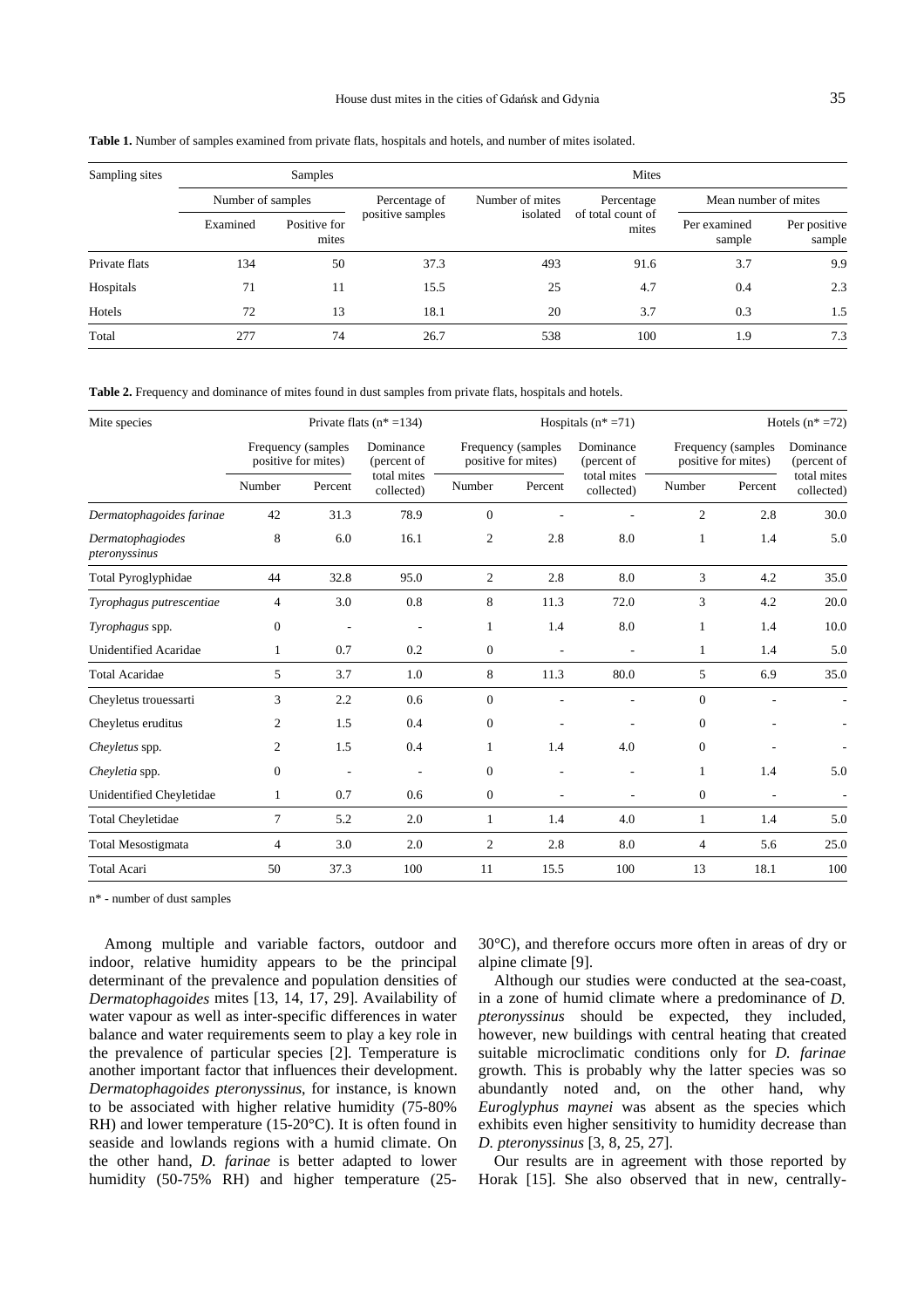**Table 3.** Number of mites collected and mean mites' concentration per 1 gram of dust in samples from private flats, hospitals and hotels.

| Mite species                         |                  | Private flats $(n* = 134)$                        |                                  |                  | Hospitals $(n^*=71)$                              |                                  | Hotels $(n \times 72)$ |                                                   |                                  |  |
|--------------------------------------|------------------|---------------------------------------------------|----------------------------------|------------------|---------------------------------------------------|----------------------------------|------------------------|---------------------------------------------------|----------------------------------|--|
|                                      | Total<br>mites   | Concentration per 1 gram<br>of dust (mean, range) |                                  | Total<br>mites   | Concentration per 1 gram<br>of dust (mean, range) |                                  | Total<br>mites         | Concentration per 1 gram<br>of dust (mean, range) |                                  |  |
|                                      | collected        | All samples                                       | Samples<br>positive for<br>mites | collected        | All samples                                       | Samples<br>positive for<br>mites | collected              | All samples                                       | Samples<br>positive for<br>mites |  |
| Dermatophagoides farinae             | 389              | 8.97<br>$(0-260.0)$                               | 24.03<br>$(0-260.0)$             | $\boldsymbol{0}$ |                                                   |                                  | 6                      | 0.41<br>$(0-26.7)$                                | 2.32<br>$(0-26.7)$               |  |
| 79<br>Dermatophagoides pteronyssinus |                  | 3.06<br>$(0 - 280.0)$                             | 8.22<br>$(0-280.0)$              | $\sqrt{2}$       | 0.11<br>$(0 - 5.0)$                               | 0.75<br>$(0-5.0)$                | $\mathbf{1}$           | 0.01<br>$(0-1.0)$                                 | 0.08<br>$(0-1.0)$                |  |
| Total Pyroglyphidae                  | 468              | 12.03<br>$(0 - 280.0)$                            | 32.25<br>$(0 - 280)$             | $\mathfrak{2}$   | 0.11<br>$(0 - 5.0)$                               | 0.75<br>$(0 - 5.0)$              | $\tau$                 | 0.42<br>$(0-26.7)$                                | 2.35<br>$(0-26.7)$               |  |
| Tyrophagus putrescentiae             |                  | 0.10<br>$(0 - 5.0)$                               | 0.27<br>$(0 - 5.0)$              | 18               | 0.65<br>$(0-25.0)$                                | 4.19<br>$(0-25.0)$               | $\overline{4}$         | 0.12<br>$(0 - 5.0)$                               | 0.69<br>$(0 - 5.0)$              |  |
| Tyrophagus spp.                      | $\boldsymbol{0}$ |                                                   |                                  | $\sqrt{2}$       | 0.14<br>$(0-10.0)$                                | 0.90<br>$(0-10.0)$               | $\mathbf{2}$           | 0.18<br>$(0-13.3)$                                | 1.02<br>$(0-13.3)$               |  |
| <b>Unidentified Acaridae</b>         | $\mathbf{1}$     | 0.04<br>$(0 - 5.0)$                               | 0.12<br>$(0 - 5.0)$              | $\boldsymbol{0}$ |                                                   |                                  | $\mathbf{1}$           | 0.02<br>$(0-1.4)$                                 | 0.11<br>$(0-1.4)$                |  |
| <b>Total Acaridae</b>                | 5                | 0.14<br>$(0 - 5.0)$                               | 0.37<br>$(0 - 5.0)$              | 20               | 0.79<br>$(0 - 35.0)$                              | 5.10<br>$(0 - 35.0)$             | 7                      | 0.33<br>$(0-13.3)$                                | 1.82<br>$(0-13.3)$               |  |
| Cheyletus trouessarti                | 3                | 0.07<br>$(0 - 5.0)$                               | 0.19<br>$(0-5.0)$                | $\boldsymbol{0}$ |                                                   |                                  | $\boldsymbol{0}$       |                                                   |                                  |  |
| Cheyletus eruditus                   | $\mathfrak{2}$   | 0.04<br>$(0-2.5)$                                 | 0.10<br>$(0-2.5)$                | $\boldsymbol{0}$ |                                                   |                                  | $\boldsymbol{0}$       |                                                   |                                  |  |
| Cheyletus spp.                       | 2                | 0.04<br>$(0-2.9)$                                 | 0.10<br>$(0-2.9)$                | $\mathbf{1}$     | 0.01<br>$(0-1.0)$                                 | 0.09<br>$(0-1.0)$                | $\boldsymbol{0}$       |                                                   |                                  |  |
| Cheyletia spp.                       | $\overline{0}$   |                                                   |                                  | $\mathbf{0}$     |                                                   |                                  | $\mathbf{1}$           | 0.03<br>$(0-2.5)$                                 | 0.19<br>$(0-2.5)$                |  |
| Unidentified Cheyletidae             | 3                | 0.04<br>$(0 - 6.0)$                               | 0.12<br>$(0-6.0)$                | $\mathbf{0}$     |                                                   |                                  |                        |                                                   |                                  |  |
| <b>Total Cheyletidae</b>             | 10               | 0.19<br>$(0-6.0)$                                 | 0.52<br>$(0-6.0)$                | $\mathbf{1}$     | 0.01<br>$(0-1.0)$                                 | 0.09<br>$(0-1.0)$                | $\mathbf{1}$           | 0.03<br>$(0-2.5)$                                 | 0.19<br>$(0-2.5)$                |  |
| <b>Total Mesostigmata</b>            | 10               | 0.71<br>$(0 - 60.0)$                              | 1.90<br>$(0 - 60.0)$             | $\overline{2}$   | 0.11<br>$(0 - 5.0)$                               | 0.68<br>$(0-5.0)$                | 5                      | 0.20<br>$(0-6.7)$                                 | 1.10<br>$(0-6.7)$                |  |
| Total Acari                          | 493              | 13.07<br>$(0-280.0)$                              | 35.04<br>$(0.7 - 280.0)$         | 25               | 1.03<br>$(0 - 40, 0)$                             | 6.63<br>$(1.0 - 40.0)$           | 20                     | 1.00<br>$(0-26.7)$                                | 5.52<br>$(1.0 - 26.7)$           |  |

n \* – number of dust samples

heated buildings *D. farinae* was the predominant species and made up more than 62% of the total mite population in the homes, while *D. pteronyssinus* and *E. maynei* constituted 30.4 and 1.6%, respectively.

On the other hand, Solarz [26], who carried out studies in Upper Silesia both in new and old age dwellings heated with stoves, observed that the occurrence and dominance of *D. farinae* was associated with lower humidity (50- 65%) and temperature of 18-27°C whereas the dominance of *D. pteronyssinus* with humidity of 65-84% and the temperature of 10-24°C. This latter species was the most abundant (64.3%) among 31 species of mites collected in homes in Glasgow, Scotland, of which over 47%, especially unmodernized flats in old tenement buildings, showed signs of disrepair associated with damp [6].

Results presented in this paper confirmed the suggestion of several acarologists that the dominance of one or another *Dermatophagoides* species in house dust is caused rather by the microclimate (mainly relative humidity and temperature) of mite habitats within individual homes than by regional climatic conditions [9, 17, 26].

A comparison of the results of mite prevalence in the flats showed differences in Acari density during the year. Almost all *D. pteronyssinus* (97.5%) were found in dust samples collected in May-September, in the period of relatively higher humidity in flats rather than in October-April, in the so-called "heating season" when humidity decreases.

The age structure of the pyroglyphid population examined, with the predominance of the mature stage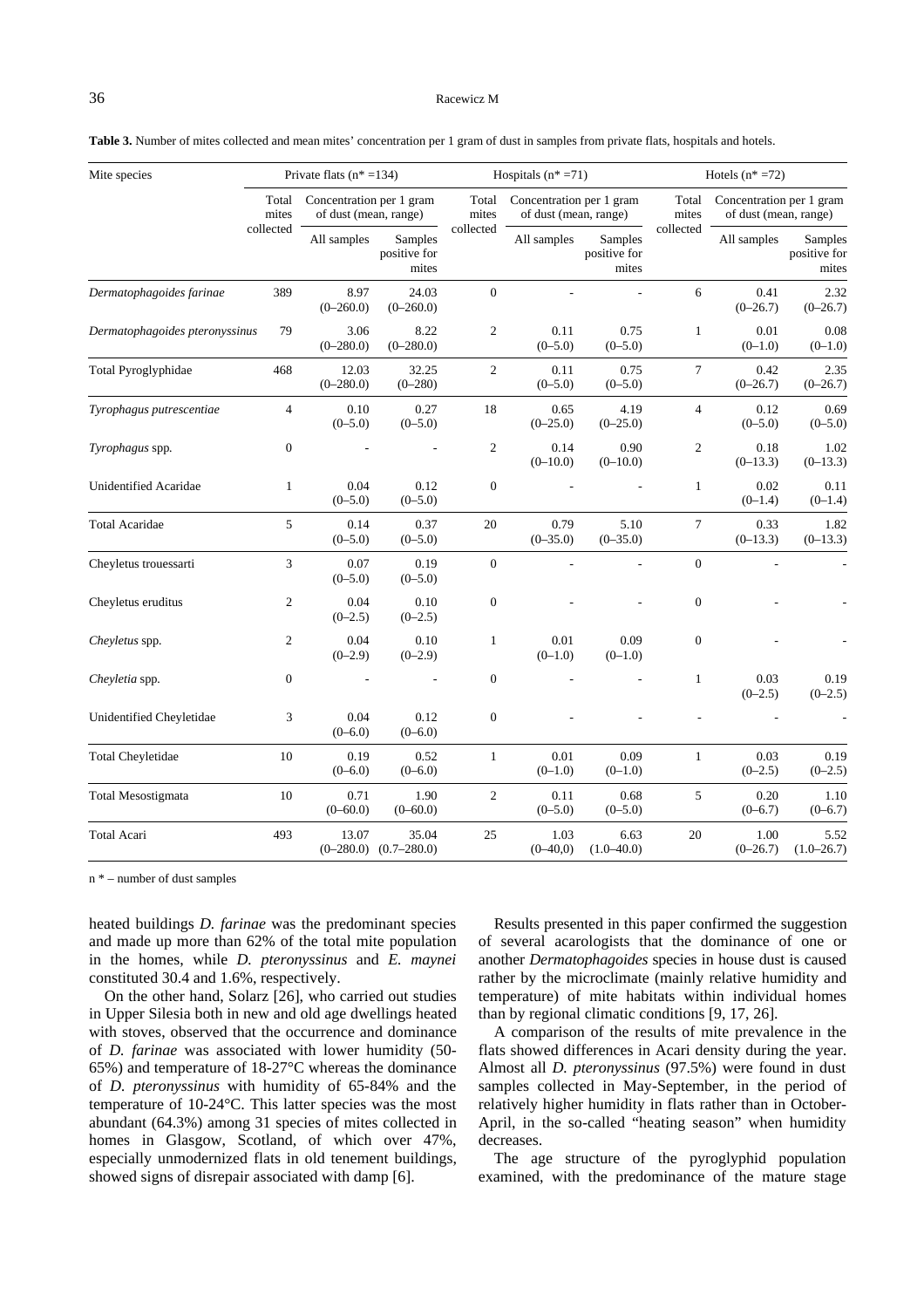| Season           |          | Dust samples       |      | Mites (total collected, percent) |     |                |                |                                   |                |     |                            |                   |                  |                                                         |      |
|------------------|----------|--------------------|------|----------------------------------|-----|----------------|----------------|-----------------------------------|----------------|-----|----------------------------|-------------------|------------------|---------------------------------------------------------|------|
|                  | Examined | Positive for mites |      | Dermatophagoides<br>farinae      |     |                |                | Dermatophagoides<br>pteronyssinus |                |     | Total <i>Pyroglyphidae</i> |                   |                  | Total Acari                                             |      |
|                  |          | Number Percent     |      | A                                | N   | Total          | A              | N                                 | Total          | A   | N<br>Total                 | Number            | Number           | Average<br>number of<br>mites per<br>positive<br>sample |      |
| Non-<br>heating* | 56       | 24                 | 42.9 | 141                              | 141 | 282<br>(72.5%) | 69             | 8                                 | 77<br>(97.5%)  | 210 | 149                        | 359<br>(76.7%)    | 15<br>$(60.0\%)$ | 374<br>$(75.9\%)$                                       | 15.6 |
| Heating**        | 78       | 26                 | 33.3 | 66                               | 41  | 107<br>(27.5%) | $\overline{c}$ | $\overline{0}$                    | 2<br>$(2.5\%)$ | 68  | 41                         | 109<br>$(23.3\%)$ | 10<br>$(40.0\%)$ | 119<br>$(24.1\%)$                                       | 4.6  |
| Total            | 134      | 50                 | 37.3 | 207                              | 182 | 389            | 71             | 8                                 | 79             | 278 | 190                        | 468               | 25               | 493                                                     |      |

**Table 4.** Prevalence of mites in flats during the heating and non-heating seasons.

\* from May to September; \*\* from October to April; A - adults; N - nymphs

over the immature forms, was in agreement with the results of other authors [3, 23, 26].

Apart from pyroglyphids, other mites were found in the dust acarofauna in private and public buildings surveyed during the present studies. They were members of the order Mesostigmata and families of Acaridae and Cheyletidae. Both storage mites of the family Acaridae and predatory mites of the family Cheyletidae are quite common among mites inhabiting houses [3, 24, 26, 28]. In our investigations these latter mites constituted 2.0% and 4.0% of the mite population from the flats and public institutions, respectively, and were comparable to percentages (2.7 and 2.5%, respectively) noted by Solarz [26] in the Upper Silesia region.

In the dust samples from hospitals, mites were seldom found and they were much less numerous than in samples collected in flats, i.e. on average 0.4 specimen per sample in comparison to 3.7 specimens, respectively. Also, Solarz [26] isolated in southern Poland fewer numbers of mites from hospital samples (avg. 0.3/sample) than from those from flats (7.8/sample). In England, in three Birmingham hospitals (general, geriatric and dermatologic) the total number of mites was also small compared to those found in house dust, and hospital mites did not constitute a serious problem for asthmatics [5]. Moreover, Babe *et al*. [4] found in Deleware, USA, no *D. farinae* or *D. pteronyssinus* in hospital dust samples obtained during the winter season while in the summer dust collection mites were present but their average density was insignificant. Such a lack or low density of mites in hospitals world-wide results probably from the use of low-pile carpets or lack of carpets and upholstered furniture in wards, as well as from repeated routine cleaning practices, i.e. washing the floor, frequent changing of bed-clothes, and good laundering practices [19, 20] which reduce mite infestation. The latter, as well as maintenance of low relative humidity, could also explain the small number of mites in the hotel rooms and in the other public buildings such as schools, cinemas, child-minding centres, and senior citizens centres [11].

In general, barely in six (2.5%) out of all 277 dust samples examined, the density of mites exceeded 100 specimens per gram (min.  $110 - \text{max}$ . 280) - the threshold value for mite density recognised as clinically important, above which the risk of allergy occurrence increases considerably [20].

#### **REFERENCES**

1. Arlian LG: Biology and ecology of house dust mites, *Dermatophagoides* sp. and *Euroglyphus* spp. *Immunol Allergy Clin North Am* 1989, **9**, 339-356.

2. Arlian LG: Water balance and humidity requirements of house dust mites. *Exp Appl Acarol* 1992, **16,** 15-35.

3. Arlian LG, Bernstein D, Bernstein IL, Friedman S, Grant A, Lieberman P, Lopez M, Metzger J, Platts-Mills T, Schatz M, Spector S, Wasserman SI, Zeiger RS: Prevalence of dust mites in the homes of people with asthma living in eight different geographic areas of the United States. *J Allergy Clin Immunol* 1992, **90**, 292-300.

4. Babe KSJr, Arlian LG, Confer PD, Kim R: House dust mite (*Dermatophagoides farinae* and *Dermatophagoides pteronyssinus)* prevalence in the rooms and hallways of a tertiary care hospital. *J Allergy Clin Immunol* 1995, **95,** 801-805.

5. Blythe ME, Al. Ubaydi F, Williams JD, Smith JM: Study of dust mites in three Birmingham hospitals. *Br Med J* 1975, **1: 5949**, 62-64.

6. Colloff MJ: Mites from house dust in Glasgow. *Med Vet Entomol*  1987, **1:2**, 163-168.

7. Colloff MJ, Ayres J, Carswell F, Howarth PH, Merrett TG, Mitchell EB, Walshaw MJ, Warner JO, Warner JA, Woodcock AA: The control of allergens of dust mites and domestic pets: a position paper. *Clin Exp Allergy* 1992, **22 (Suppl 2),** 1-28.

8. Colloff MJ, Stewart GA, Thompson PJ: House dust acarofauna and Der p I equivalent in Australia: the relative importance of *Dermatophagoides pteronyssinus* and *Euroglyphus maynei. Clin Exp Allergy* 1991, **21**, 225-230.

9. Dusbábek F: Population structure and dynamics of the house dust mite *Dermatophagoides farinae (Acarina, Pyroglyphidae)* in Czechoslovakia. *Folia Parasitol* (Praha) 1975, **22,** 219-231.

10. Dzięciołowski R: Roztocze kurzu domowego Poznania i okolic. M. S. Dissertation. Department of Animals' Taxonomy and Ecology, University of Poznań (Poland). Poznań 1994 (in Polish).

11. Green WF, Marks GB, Tovey ER, Toelle BG, Woolcock AJ: House dust mites and mite allergens in public places. *J Allergy Clin Immunol* 1992, **89,** 1196-1197.

12. Hallas TE: The biology of mites. *Allergy* 1991, **46 (Suppl 11),** 6-9.

13. Hart BJ: Life cycle reproduction of house-dust mites: environmental factors influencing mite populations. *Allergy* 1998, **53 (Suppl 48),** 13-17.